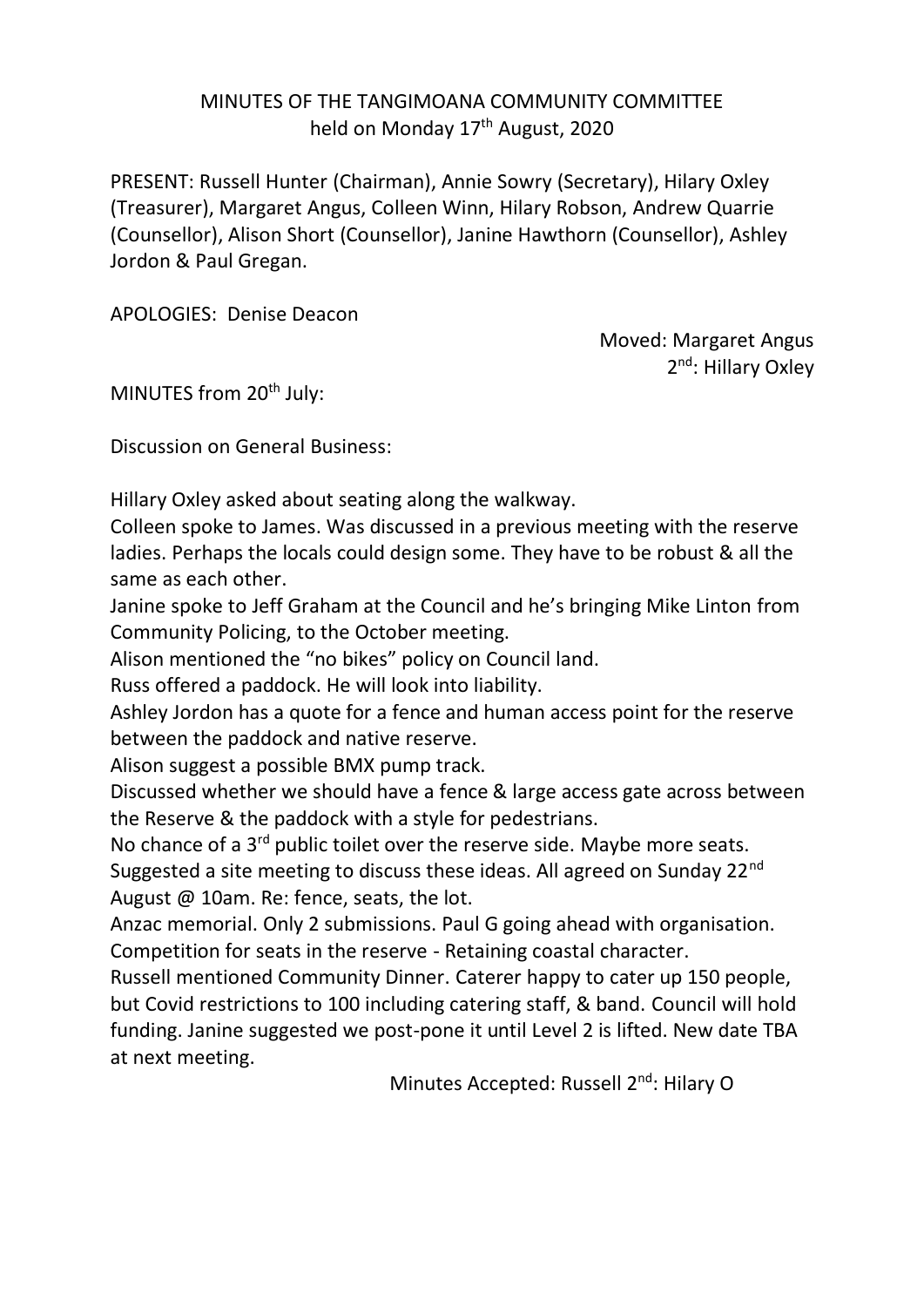CORRESPONDENCE:

3 Bank Statements. Hilary has obtained account information from Jenny Roberts. Statements from the original progressive society, money from the Hall

1. \$444.26 2. \$224.79 3. \$45.09. Jenny Roberts has the statements for our Kiwisaver acct and the Boat Ramp acct (approx. \$2,000). Correspondence Accepted: Hilary O 2nd Margaret

GENERAL BUSINESS:

Hilary mentioned that Sue, Jenny, Russell and Hilary need to make an appointment to all be at the bank to change over signatories for all our accounts as soon as all can avail themselves. To remove Jenny & Sue. It was suggested that perhaps Annie could consider being a signatory as always available during shop hours, might be handy. Yes, will consider.

Hilary moved that we removed Jenny & Sue as signatories from the accounts and that she be added with Russell.

> Moved: Hilary Oxley 2 2<sup>nd</sup>: Russell Hunter

Haymaking money from the paddock for last two years has been donated to the Ellison Reserve.

Money donated by Annie's Corner Store collected in the change jar on the counter towards the Tangimoana Centenary. Nov2019 \$165.30 & Jun2020 \$95.70. Total donation so far is \$261.00.

The only money coming into the community account is from Hall Hire. The Council allocates money & it can be obtained through Janine.

Letter from Sue Thompson requesting a donation for the school sports uniforms. It was agreed to donate \$200 towards their uniforms. Donations have been offered by the Tangimoana Boat Club, Tangimoana Volunteer Fire Brigade and Annie's Corner Store.

Margaret asked to get the kitchen zip fixed by Kat Koloto Electrical, estimated to cost around \$200. All agreed.

ANZAC MEMORIAL: There have only been 3 replies submitted to Paul Gregan in regards to suggestions. Proposed we extend for an extra month to allow for more suggestions. We only had one soldier from Tangimoana killed at war, JAR Webby. It was suggested we get a memorial board on his story and military records. Alison suggested the Senior Pupils at Tangimoana School might have some ideas. Paul G asked if we can get some funding (1Feb 2021 next due to apply). One person offered to donate a flag pole. Agreed to extend deadline for design entries another month longer. Perhaps display the entries at the Community Dinner Oct/Nov and vote on them on the night.

Hilary Oxley having Arts & Crafts Event late November. (Proposed Nov 28<sup>th</sup>).